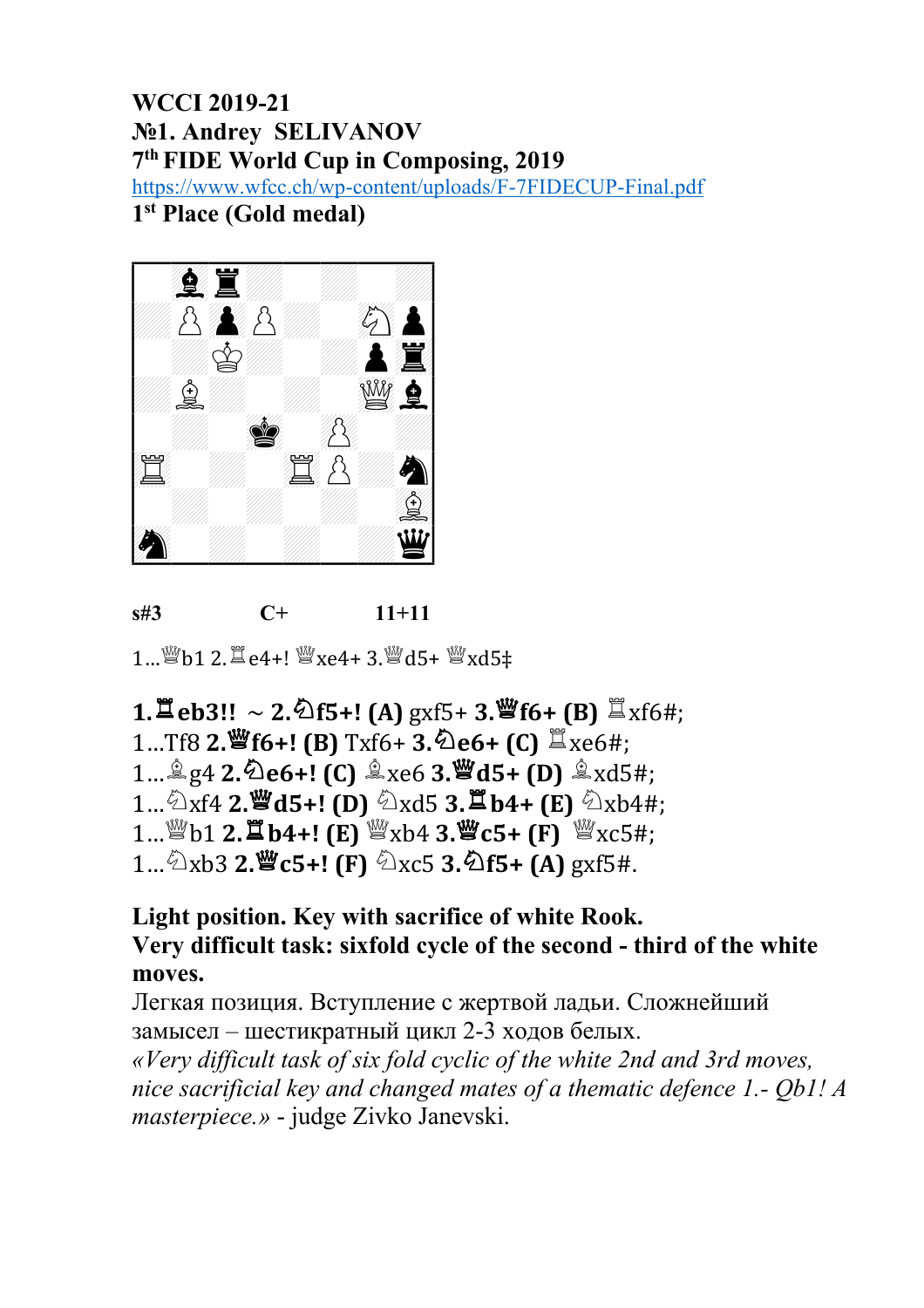### **WCCI 2019-21** №2. Andrey SELIVANOV Gennady KOZYURA-64 JT, 2019, "The Problemist Ukraine", #2(64), 2020 1<sup>st</sup> Prize



 $S#4$  $C+$  $(14+6)$ 

 $1.b7! \sim 2.c8\overline{2} + \mathcal{L}x d7$  3.  $\overline{2}bb6+!$  axb6 4.  $\overline{2}C7+ \mathcal{L}x c7$   $\ddagger$ ; 1...  $\mathbb{S}$ xd7 2.c8 $\mathbb{S}$ + $\mathbb{S}$ d8+ 3. $\mathbb{S}$ d7+! $\mathbb{S}$ xd7 4. $\mathbb{S}$ d6+ $\mathbb{S}$ xd6 $\ddagger$ 1...  $\mathbb{Z}$ xd7 2.c8  $\mathbb{Z}$ +  $\mathbb{Z}$ c7+3. $\mathbb{Z}$ d7+!  $\mathbb{Z}$ xd7 4. $\mathbb{Z}$ d8+  $\mathbb{Z}$ xd8 $\ddagger$ 1...  $\sqrt[12]{2}$  xf6 2.c8  $\sqrt[12]{2}$  +  $\sqrt[12]{2}$  xd7 3.  $\sqrt[12]{2}$  d8+!  $\sqrt[12]{2}$  xd8 4.  $\sqrt[12]{2}$  d6+  $\sqrt[12]{2}$  xd6 = 1...  $\mathbb{Z}$  xf6 2. e5+  $\mathbb{Z}$  xd7 3.  $\mathbb{Z}$ 4xf6+  $\mathbb{W}$ xf6 4.  $\mathbb{Z}$  c6+  $\mathbb{W}$ xc6‡

Allumwandlung with Siers batteries in second moves, and sacrifices this pieces (Cheriani-Frolkin) in third moves and sacrifices of the white Queen in forth moves. This complex realized first time. Аллюмвандлюнг с батарей Зирса, жертвами превращенных фигур на третьем ходу и ферзя на четвертом ходу. Такой комплекс идей реализован впервые.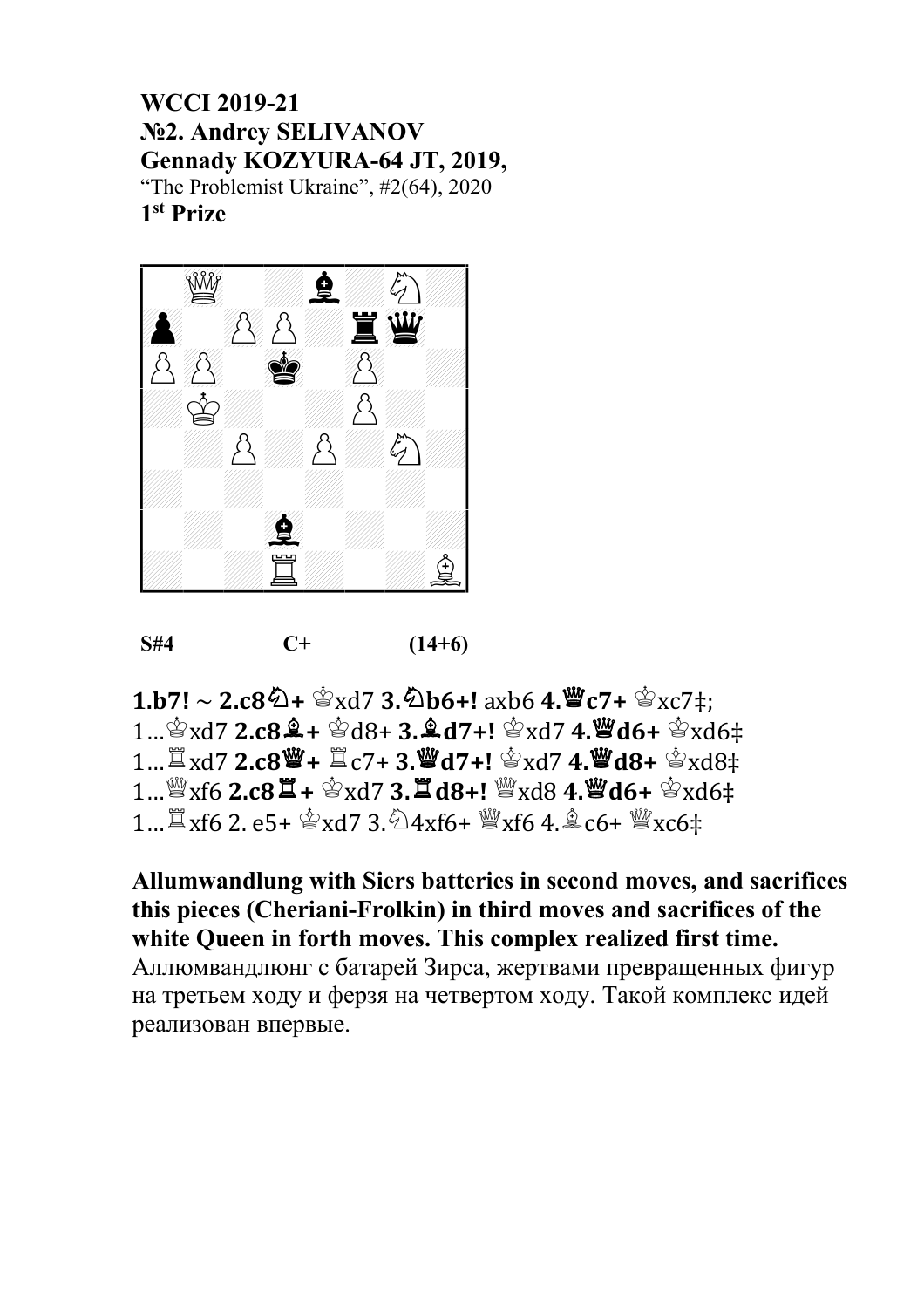## **WCCI 2019-21** No<sub>2</sub>3. Andrey SELIVANOV 9th FIDE World Cup in Composing, 2021 In memory of the Grandmother (A.V. Selivanova) https://www.wfcc.ch/wp-content/uploads/F-9FIDECUP-fin.pdf

### 1<sup>st</sup> Place (Gold medal)



 $s#5$  $C+$  $(14+12)$ 

4N2B/8/NpRpBRp1/1P1Pk2b/r1p4P/p2p1PP1/P5Pq/K5br

 $1.\frac{6}{2}g8! \sim 2.\frac{11}{2}f: d6 + !$  \$f5 3.  $\bigcirc$   $g7 +$  \$e5 4.  $\bigcirc$  e6+ \$f5 5.  $\bigcirc$  d4+ \$:d4#: 1...  $\mathbb{Z}_{d}$  d4 2.  $\mathbb{Z}$  e6+!  $\mathbb{Z}_{d}$ : d5 3.  $\mathbb{Z}_{f}$   $6 + \mathbb{Z}_{d}$  d4 4.  $\mathbb{Z}_{g}$  d4 +  $\mathbb{Z}_{d}$  d5 5.  $\mathbb{Z}_{e}$  a+  $\mathbb{Z}_{d}$ : e3#; 1...c3 2. 1:g6+! \$f5 3. \;d6+ \;g6 4. \;ac4+ \;g6 5. \;ac3+ \;ac3+; 1... 4: f3 2.  $\Xi$ : f3+!  $\circledcirc$  e4 3.  $\circledcirc$  f6+  $\circledcirc$  d4 ( $\circledcirc$  e5) 4.  $\circledcirc$  g4+  $\circledcirc$  e4 5.  $\circledcirc$  f2+  $\circledast$ : f2#; 1... \cat :h4 2.  $\Xi$  f8+! \fe f6 3. \fe :f6+ \fe f5 4. \fe d4+ \fe g5 5. \fe e3+ \fe :e3#; 1... \cat (\geta 2.  $\Xi$  f7+! \cat (\geta 3. \fa :d6+ \cat (\geta 3. \fa f4+ \cat (\geta 6 5. \fa d4+ \fa \geta :d4#.

### Task: sixfold playing single white Rook batteries and creation new batteries. Indien key, Anderssen, Batterie de Siers, Zabunov, **Batteries reciproques.**

Рекордный замысел – шестикратная игра белой ладейной батареи на втором ходу и создание новых батарей на третьем ходу. Вступление с критическим ходом, батареи Зирса, Забунова, тема Андерсена, взаимные батареи. Задача посвящена памяти бабушки Анне Васильевне Селивановой (1909-1993). «It looks powerfully and spectacular!» - judge M.Khramtcevich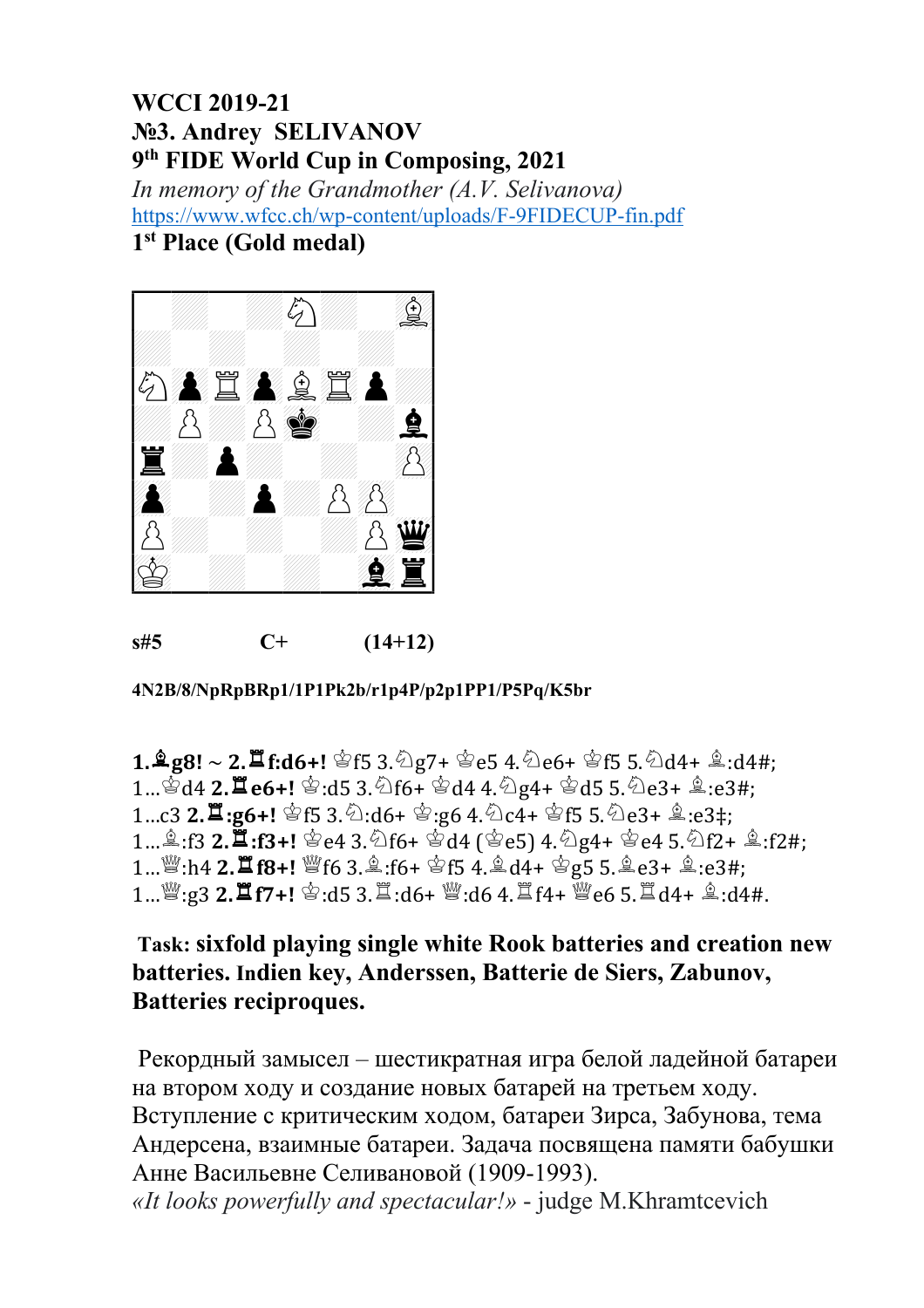# **WCCI 2019-21** No4. Andrey SELIVANOV The Problemist, 2019

Dedicated to 100 years of the BCPS Vol.27, #1, January 2019, diagram S2735, page 20. Award not yet published.





1.  $\mathbb{Z}$  e2? ~2.  $\mathbb{Z}$  c4+  $\mathbb{Z}$  xe5 3.  $\mathbb{Z}$  d5+  $\mathbb{Z}$  xd5#; but  $1 \dots$  $\&$  xe5!

1.  $\mathbf{W}$  f4! (~ 2.  $\mathbf{W}$  c4+  $\mathbf{\hat{\Phi}}$  xe5 3.  $\mathbf{W}$  d5+  $\mathbf{\hat{\Phi}}$  xd5#) 1...  $\hat{2}$ xe5 2.d8 $\hat{2}$ +!  $\hat{3}$ d6 3. $\hat{1}$ d3+  $\hat{2}$ d5#; 1...  $\&$  xe7 2.d8  $\&$  +!  $\&$  d5 3.c4+  $\&$  xc4#; 1...  $\frac{6}{5}$ xg7 2.d8 $\frac{11}{5}$ +!  $\frac{6}{5}$ xe7 3.  $\frac{6}{5}$ g8+  $\frac{6}{5}$ xg8#; 1.gxf4 2.d8\"+! \g\$xe5 3.\"d5+ \g\$xd5#.

First time realisation of a very organic complex - double task with white AUW in second moves and phoenix in all thematic variations, plus thematic Q-sacrifice key.

Впервые реализован очень гармоничный комплекс двух рекордных идей – аллюмвандлюнг и Фениксом во всех тематических вариантах. Тематическое вступление с жертвой белого ферзя. Дополняет содержание попытка 1.  $\mathbb{E}$ е2?  $\triangleq$ хе5!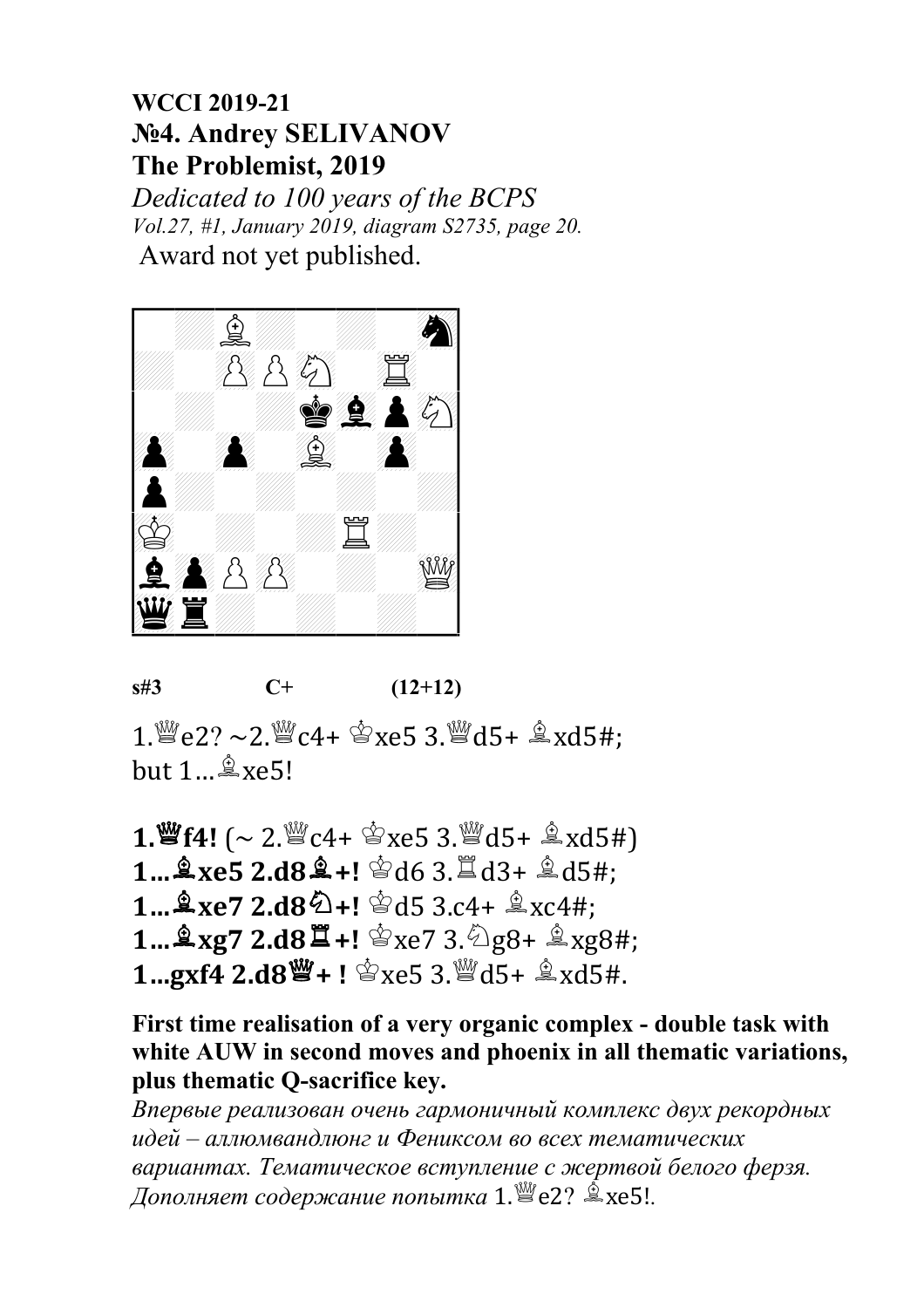### **WCCI 2019-21** No.5. Andrey SELIVANOV «The Problemist Ukraine», 2020, #3(65), 2020, diagramm S433, page 52 1<sup>st</sup> Prize





## $1.\overline{2}g7!$  zz;

 $1...\bigcirc C2$   $2.\bigcirc C6 + \bigcirc C45$   $3.\bigcirc C67 + \bigcirc C5$   $4.\bigcirc C5 + \bigcirc C45$   $5.\bigcirc C63 + \bigcirc C23\#$ 1... 2:b3 2.  $\mathbb{Z}$ a7+  $\mathbb{Z}$ d5 3. 2b6+  $\mathbb{Z}$ c5 4. 2a4+  $\mathbb{Z}$ d5 5. 2:c3+ 2:c3#. 1...  $\frac{4}{3}$  g2 2.  $\frac{10}{3}$  f2+  $\frac{1}{3}$  d5 3.  $\frac{11}{3}$  d4+  $\frac{1}{3}$  c5 4.  $\frac{11}{3}$  c4+  $\frac{1}{3}$  d5 5.  $\frac{10}{3}$  f3+  $\frac{4}{3}$ : f3#, 1... \$13 2. 2e6+ \$d5 3. 2d4+ \$c5 4. \$a7+ \$b4 5. 2f5+ \$:g4#,  $(1...b4 \ 2. \ \mathbb{Z} \text{g5+} \ \& \ \text{d4} \ 3. \ \mathbb{W} \text{f6+} \ \& \sim 4. \ \mathbb{W} \text{e5+} \ \& \sim 5. \ \mathbb{W} \text{e2+} \ \& \ \text{e2(de2)#}.$ 

### Very light position. Creation and playing four different batteries with white Oueen. Siers batteries, Anderssen, Rundlauf of white Knigth f5-g7-e6-d4-f5, different mates.

Легкая позиция. Экономичный черный материал. Создание и игра четырех разных ферзевых батарей. В задаче батареи Зирса, тема Андерсена, рундлауф белого коня f5-g7-e6-d4-f5, различные маты.